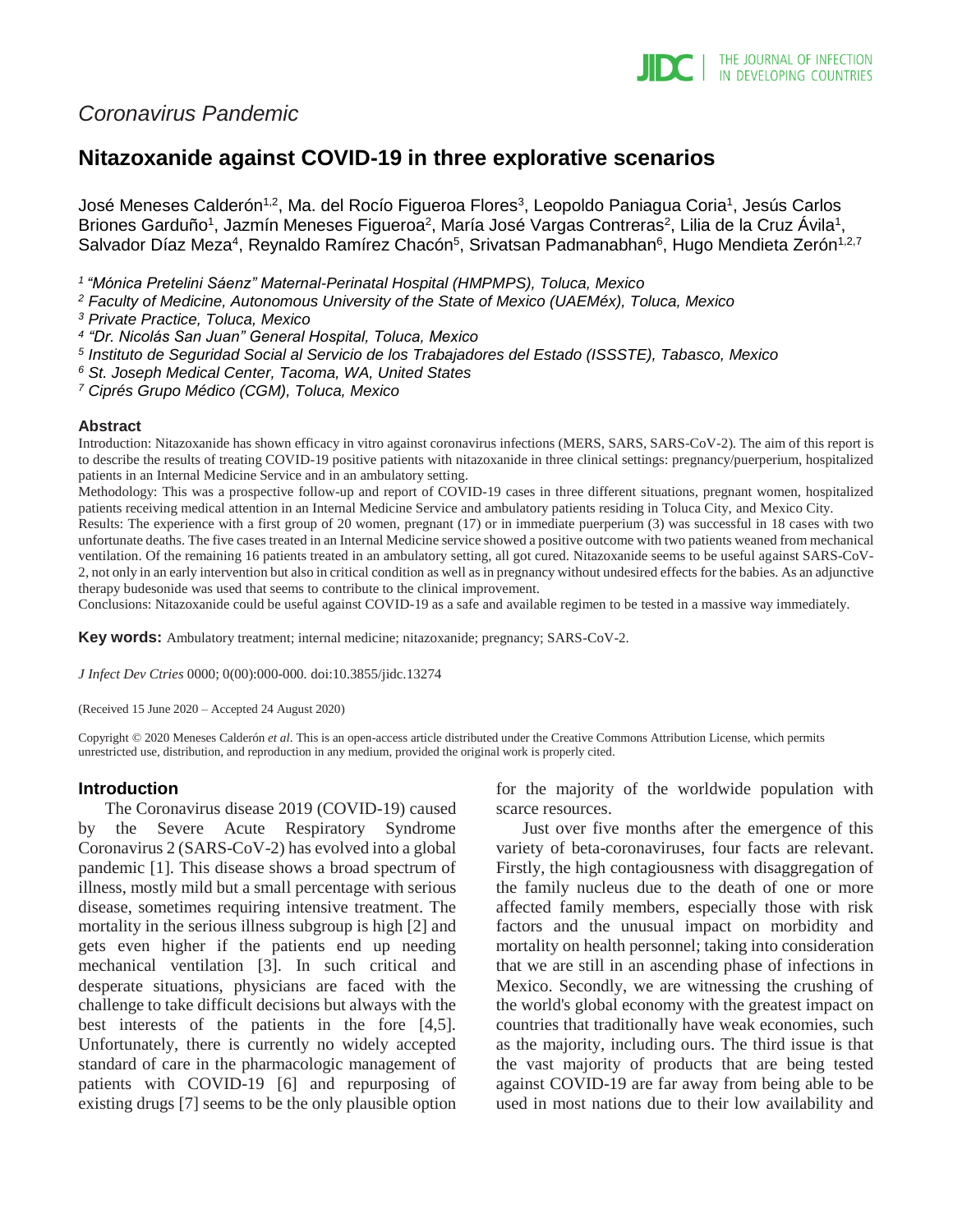high cost; and finally, the lack of an effective vaccine makes it mandatory to expand the repertoir of therapies against this virus.

Given the reasoning above, it is very valid to identify new therapeutic alternatives with drugs that have demonstrated antiviral activity *in vitro* [8], have a good safety profile, and cost-benefit analysis that justifies their use in large population in multiple age groups including pregnant women. Nitazoxanide (NTZ), a medicine used in Mexico for many years as an antiparasitic [9] with a very low cost and easily available throughout the territory, fits this profile. This medicine is within the basic schemes of drugs of several healthcare institutions and has an extensive safety record spanning decades.

Another anti-parasitic drug, ivermectin, has recently proposed for use in patients with Covid-19, but has the drawback that it cannot be used in pregnant women or in children [10]. Thus, the fundamental objective of this report is to reposition NTZ as a valid option against SARS-CoV-2 with a role similar to that of oseltamivir against influenza.

Nitazoxanide (NTZ), 2-(acetyloxy)-N-(5-nitro-2 thiazolyl) benzamide, is a broad-spectrum anti-infective drug that markedly modulates the survival, growth, and proliferation of a range of extracellular and intracellular protozoa, helminths, anaerobic and microaerophilic bacteria, in addition to viruses [11]. Besides, NTZ has also been shown to have anti-inflammatory properties [12].

| Table 1. General characteristics of the three groups. |
|-------------------------------------------------------|
|-------------------------------------------------------|

NTZ has demonstrated *in vitro* activity against other coronavirus such as SARS-CoV-1,SARS-CoV-2, MERS-CoV [13] and murine coronavirus [14]. Based on these multiple *in vitro and* animal data, it is thought that NTZ may also have in-vivo activity against SARS-CoV-2. As a matter of fact, adverse effects associated with this drug have been investigated and are uncommon [15]. For instance, patients may experience discoloration of urine, diarrhea, dizziness, gastroesophageal reflux disease, skin rash, or urticaria and less than 1% may eperience more severe symptoms, including anorexia, flatulence, increased appetite, enlarged salivary glands and dizziness [16]

Although the *in vitro* activity of NTZ against SARS-CoV-2 is encouraging, more data is clearly needed to determine its role in the management of COVID-19. Surprisingly, data is limited regarding the efficacy of NTZ against human coronavirus. There are several publications that posit activity against COVID-19 either used alone [17] or combined with other drugs [12], but unfortunately its potential usefulness has been largely ignored. Here we present the experience with NTZ in three circumstances: in pregnant, acutely ill hospitalized and in ambulatory patients.

## **Methodology**

This was a prospective follow-up and report of COVID-19 cases in three different situations, pregnant women seen at the "Mónica Pretelini Sáenz" Maternal-Perinatal Hospital (HMPMPS), hospitalized patients receiving medical attention in the Internal Medicine

| <b>Variable</b>                       | <b>Pregnant women</b><br>$(N = 20)$ | Hospitalized patients in an<br><b>Internal Medicine Service</b><br>$(N = 5)$ | <b>Ambulatory patients</b><br>$(N = 16)$ |
|---------------------------------------|-------------------------------------|------------------------------------------------------------------------------|------------------------------------------|
| BMI (kg/m <sup>2</sup> )              | $27.8 \pm 5.1$                      | $32.5 \pm 6.5$                                                               | $28.8 \pm 4.1$                           |
| Dyspnea $(\%)$                        | 60                                  | 100                                                                          | 43.8                                     |
| Fever $(\% )$                         | 75                                  | 80                                                                           | 43.8                                     |
| Headache (%)                          | 35                                  | 100                                                                          | 81.3                                     |
| Cough $(\%)$                          | 45                                  | 100                                                                          | 68.8                                     |
| Sore throat $(\%)$                    | 5                                   | 40                                                                           | 37.5                                     |
| Joint pain $(\%)$                     | 25                                  | 100                                                                          | 62.5                                     |
| Muscle pain $(\%)$                    | 25                                  | 80                                                                           | 62.5                                     |
| Thoracic pain $(\%)$                  | $\overline{0}$                      | 20                                                                           | 31.3                                     |
| Nasal discharge (%)                   | 10                                  | $\mathbf{0}$                                                                 | 50                                       |
| Conjunctivitis (%)                    | $\overline{0}$                      | 40                                                                           | 6.3                                      |
| Disgeusia/ageusia (%)                 | $\overline{0}$                      | 20                                                                           | 37.5                                     |
| Anosmia $(\%)$                        | $\overline{0}$                      | $\Omega$                                                                     | 37.5                                     |
| $MBP$ (mmHg)                          | $89.2 \pm 7.9$                      | $81.2 \pm 3.6$                                                               | $89.3 \pm 9.3$                           |
| Heart rate (beats per minuter-        | $101.2 \pm 21.6$                    | $75 \pm 10$                                                                  | $98.7 \pm 23.8$                          |
| Respiratory rate (breaths per minute) | $22.8 \pm 2.8$                      | $24.2 \pm 2$                                                                 | $22.2 \pm 3.1$                           |
| Temperature $(^{\circ}C)$             | $37.7 \pm 1.0$                      | $37.2 \pm 1$                                                                 | $37.9 \pm 1.1$                           |
| O2 saturation $(\%)$                  | $87.4 \pm 8.3$                      | $78.8 \pm 2.7$                                                               | $87.9 \pm 6.3$                           |

MBP: Mean Blood Pressure.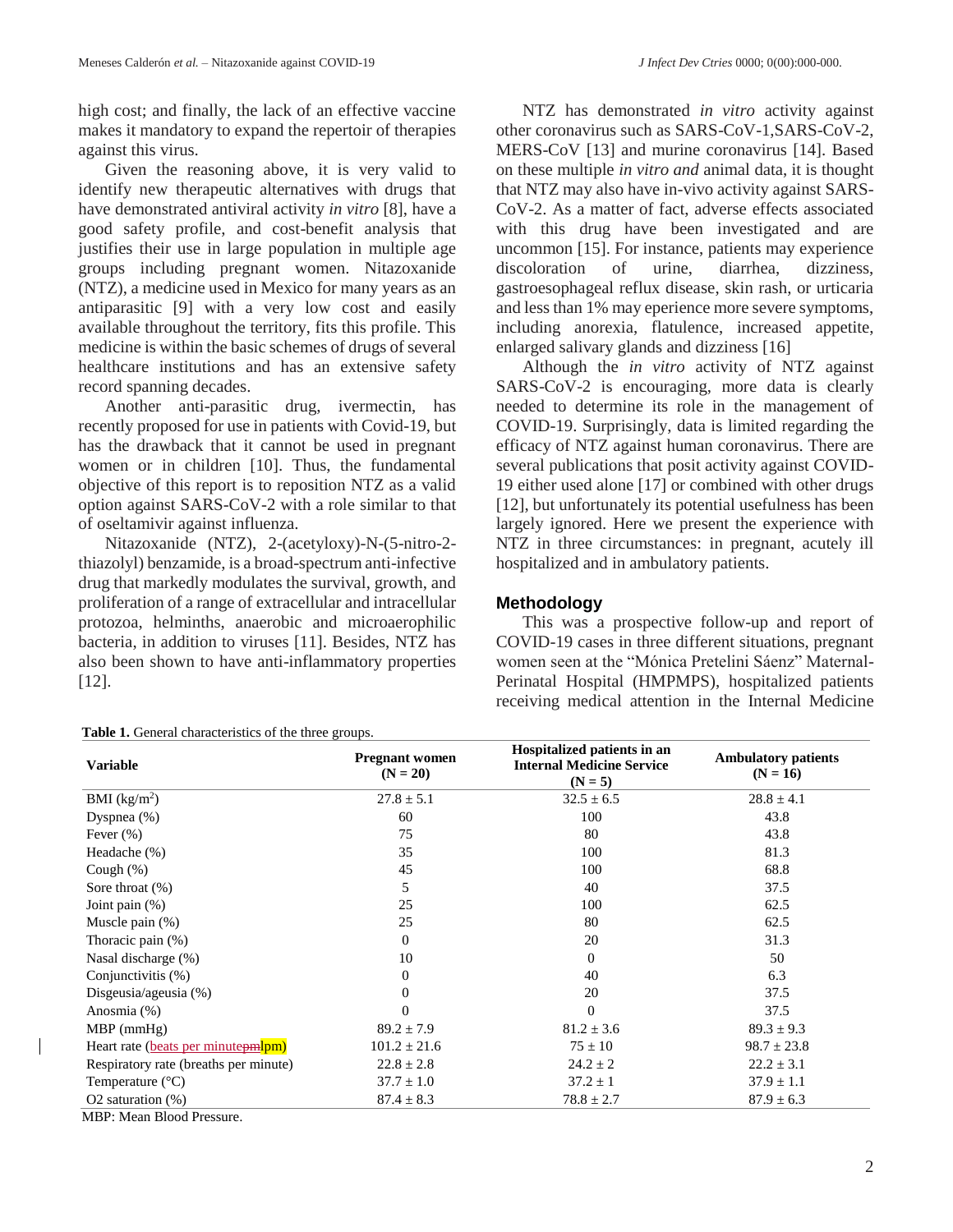Service of the "Dr. Nicolás San Juan" General Hospital (both the hospitals are affiliated to the Health Institute of the State of Mexico, (ISEM)) and ambulatory patients from two cities - Toluca City and Mexico City.

All patients were positive for SARS-CoV-2 by quantitative RT-PCR (qRT-PCR) from the respiratory tract. The information regarding COVID-19 symptomatology, anthropometric variables, blood pressure, comorbid conditions, the type of treatment were documented in an Excel sheet designed specifically for this report.

The blood tests in the groups that were seen in the Hospital, were taken after a fasting period of eight hours at minimum and processed following the indications of the International Federation of Clinical Chemistry (IFCC). This was a zero-risk study and the consent form was waived as the information was obtained from clinical files during routine use. In all cases the anonymity of the patients was preserved.

## **Results**

The experience with the first group of 20 women who were pregnant (17) or in immediate puerperium (3) is showed in Table 1. The mean age of the patients was of  $25.5 \pm 4.6$  years old with an important variability in the hospital stay, being anywhere from 1 to 30 days. The time with COVID-19 symptomatology before arriving at our hospital was 2.5 days (range 1-7), one death occurred due to delay in medical care (the patient was with respiratory symptoms for almost one week before arriving to our Hospital).

The cause to arrive at the Third Level medical attention was COVID-19 symptoms in half of the patients, obstetrical hemorrhage in three cases, preeclampsia in two cases and in one case: fetal tachycardia, cervicovaginitis, unfavorable cervix, preterm delivery and pelvic fetus presentation.

In fact, in this group there were two deaths, in one case for unknown reasons the drug was not administered over one weekend, but in both deaths the Computed Tomography (CT) evidenced severe lung lesion (Figure 1). On an average, the most common presenting symptom in pregnant/puerperal patients

**Figure 1.** Thoracic computed tomography of one of patients that died.



were fever (75%), dyspnea (60%) and cough (45%). All patients were given oxygen support and empirical antibiotic treatment based on clarithromycin and levofloxacin.

The obstetrical data in this patient series is as follows: mean gestations: 2.2 (range 1-5), vaginal deliveries: 0.5 (range 0-2), abortions: 0.3 (range 0-1), cesareans: 1.2 (range 0-3). Five women were still pregnant when they were discharged from the hospital, twelve babies were healthy and without any COVID-19 symptoms, unfortunately, two babies lost their moms. There were three fetal loses due to: ectopic pregnancy, fetal death at 16 weeks of pregnancy and a postnatal death from prematurity complications. Remarkably, one of the successful pregnancies was a woman with Hodgkin lymphoma.

Although most of the women had a normal BMI, there were two with obesity, registering 37.1 and 35.6 each. Two patients presented with preeclampsia. Importantly, 30% of the pregnant women developed transitory diarrhea after beginning the NTZ, but not enough to stop the treatment.

In the case of hospitalized patients, in this initial approach we prescribed the drug to only five patients, three males and two females (mean age  $45.2 \pm 13.5$ years old) as an off-label use while thinking about initiating a randomized trial. In this respect, the response was quite promising, with two patients (a man

|  | Table 2. Laboratory values of the pregnant women and hospitalized patient in an Internal Medicine Service. |  |
|--|------------------------------------------------------------------------------------------------------------|--|
|  |                                                                                                            |  |

| Variable                    | <b>Pregnant women</b><br>$(N = 20)$ | <b>Hospitalized patients in an Internal</b><br><b>Medicine Service</b><br>$(N = 5)$ |
|-----------------------------|-------------------------------------|-------------------------------------------------------------------------------------|
| Hemoglobin $(g/dL)$         | $12.4 + 2.4$                        | $14.5 + 2.1$                                                                        |
| Hematocrit (%)              | $36.4 \pm 6.6$                      | $42.4 \pm 6.9$                                                                      |
| Leucocytes (cells/ $mm3$ )  | $10930.0 + 5564.2$                  | $5484 \pm 893$                                                                      |
| Lymphocytes (cells/ $mm3$ ) | $1706.5 \pm 1986.9$                 | $747 + 286.3$                                                                       |
| Platelets (cells/ $mm3$ )   | $202300 \pm 65531.9$                | $330599.8 \pm 30778.3$                                                              |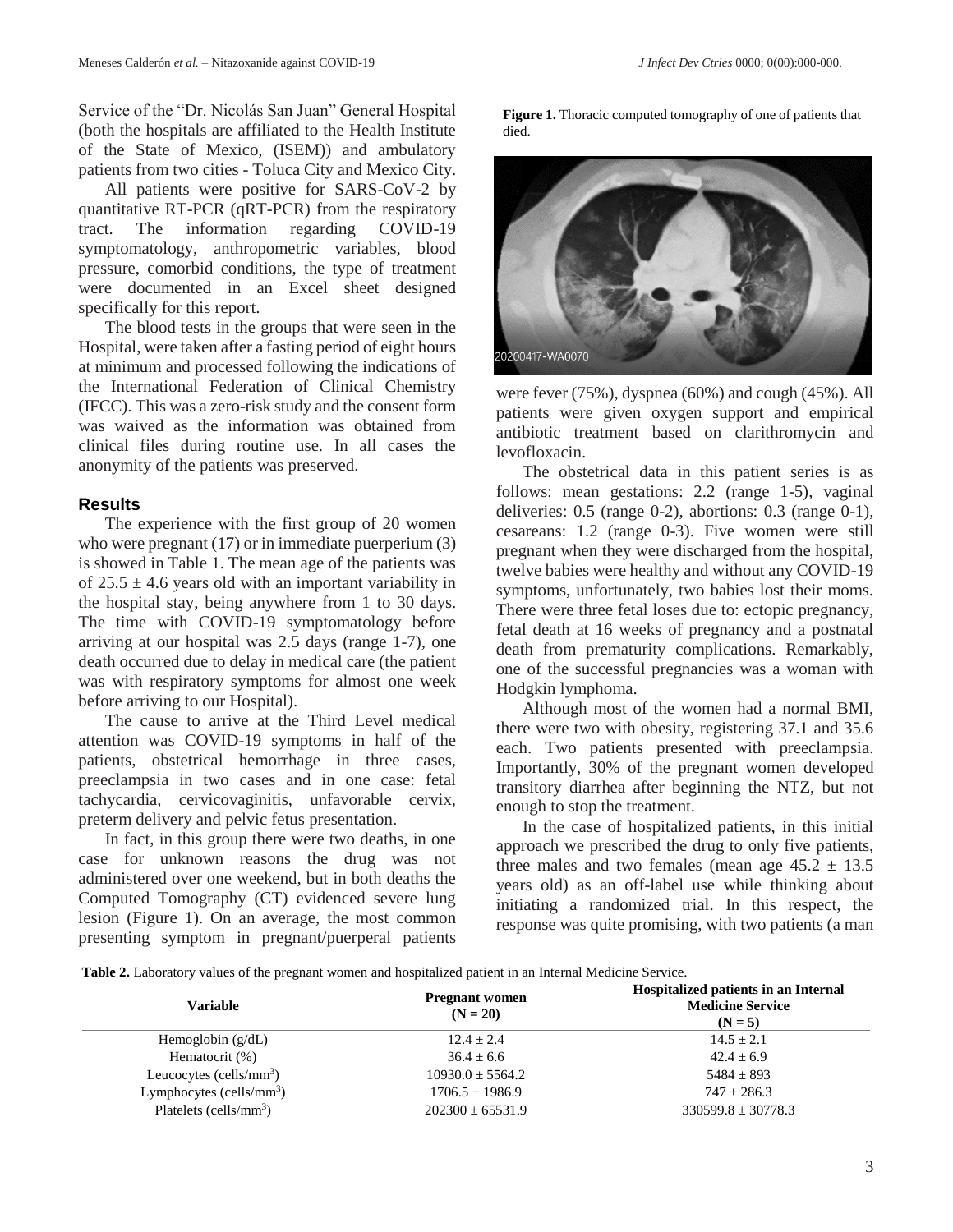and a woman) in mechanical ventilation who were able to be weaned off of ventilatory support after six days in both cases. They developed ventialtor associated pneumonia and were treated with levofloxacin.

Patient characteristics in this group – two patients were obesity grade II (BMI 39.4), two were overweight. Other comorbid conditions were Type 2 Diabetes Mellitus (T2DM) and Chronic Obstructive Pulmonary Disease (COPD). All these hospitalized patients received enoxaparin and paracetamol.

It calls to our attention that 100% of the patients referred dyspnea, headache, cough and joint pain, and 80% had fever. Eight patients had overweight, four with obesity grade I, two with obesity grade II and only two had normal weight.

In the third scenario with ambulatory patients, our first experience was with 16 patients (mean age  $47.8 \pm$ 16.9), eight men and eight women. In this cohort, two patients had grade II obesity, four had grade I obesity, eight were overweight and only one case per gender had normal weight. The most frequent symptom was headache at 81.3% and the next joint and muscle pain at 62.5%. Comorbidities were two patients with T2DM and one with hypertension and COPD.

## **Discussion**

The regular NTZ antiparasitic dose is 500 mg twice a day. The anti-viral dose however is different [18]. Previously, long-acting NTZ 600 mg was used twice daily for 5 days, in a study in patients with acute uncomplicated influenza with minor adverse effects [19] and shown to reduce the duration of symptoms. However, based on the pharmacokinetic of this drug [20], the dose used in this case series report has been of 500 mg every 6 hours [18].

Interestingly, a previous review publication included only 64 pregnant women in the analysis of 13 papers [21]; that is relatively few as in this initial approach, the set of patients started with 20 women, with a mortality of 10%.

In order of frequency, the main symptoms reported by pregnant women were different from those reported by Huag *et al*. for general population: fever (69.2%), dyspnea (61.5%) and cough (46.2%) [22]. This difference might be attributed to the physiological changes during pregnancy that confuse women and probably the dyspnea is underestimated.

As expected, pregnant women were more anemic than the patients hospitalized in an Internal Medicine Service. By contrast, the group in the Internal Medicine service had lymphopenia at half the level for the reference value of our population.

The fact that in the Internal Medicine Service 100% of the patients had lymphopenia, which contrasts percentages reported by other groups, for example, 63% described by Huang [22], probably is telling that our patients were in a more critical condition when looking for in-hospital care.

Another point to consider is the importance of the chest CT [23]. Due to the large number of cases of COVID-19 that overwhelms the diagnostic system in Mexico, it is not possible to delay treatment while waiting for a PCR result, and the tomographic image is of great help in making a decision.

No less important than the early administration of NTZ is the addition of steroids in selected patients. 100% of the hospitalized patients (pregnant women and those of the Internal Medicine Service) received Clexane (enoxaparin) 40 mg S.C. once daily. In the ambulatory group 13 (81.25%) patients received Zinc at a dose of 220 mg/day as a complementary treatment based for its immunomodulatory effects [24].

The low mortality in this small clinical experience in relation to the national and international data can be explained in part due to the age of young adults. Another issue to be analyzed is the early intervention with NTZ, which could be critical factor to reduce adverse outcome.

## **Conclusion**

The author humbly suggests NTZ could be useful against COVID-19 as a safe and viable treatment option to be tested in a massive way immediately. Finally, authors question whether the treatment against COVID-19 has always been with us, and if so, how many lives could have been saved with a more organized, inclusive and coordinated way to evaluate several schemes taking into account previous data against other coronavirus (SARS and MERS). A lesson to learn from for future pandemics.

## **Acknowledgements**

Authors thank all the health staff of the "Mónica Pretelini Sáenz" Maternal-Perinatal Hospital and of the "Dr. Nicolás San Juan" General Hospital, that have treated the patients. In memory of all those who have died committed to their work of saving lives, amid inconceivable attacks by the same society to which a service full of faith is being provided. This study did not receive any kind of financial support.

## **Authors' contributions**

JMC, MRFF, LPC and JCBG: conceptualization, literature review. JMF and MJVC: data managing, patienbts follow-up. LCA: medical attentio of the pregnant/puerperal women.